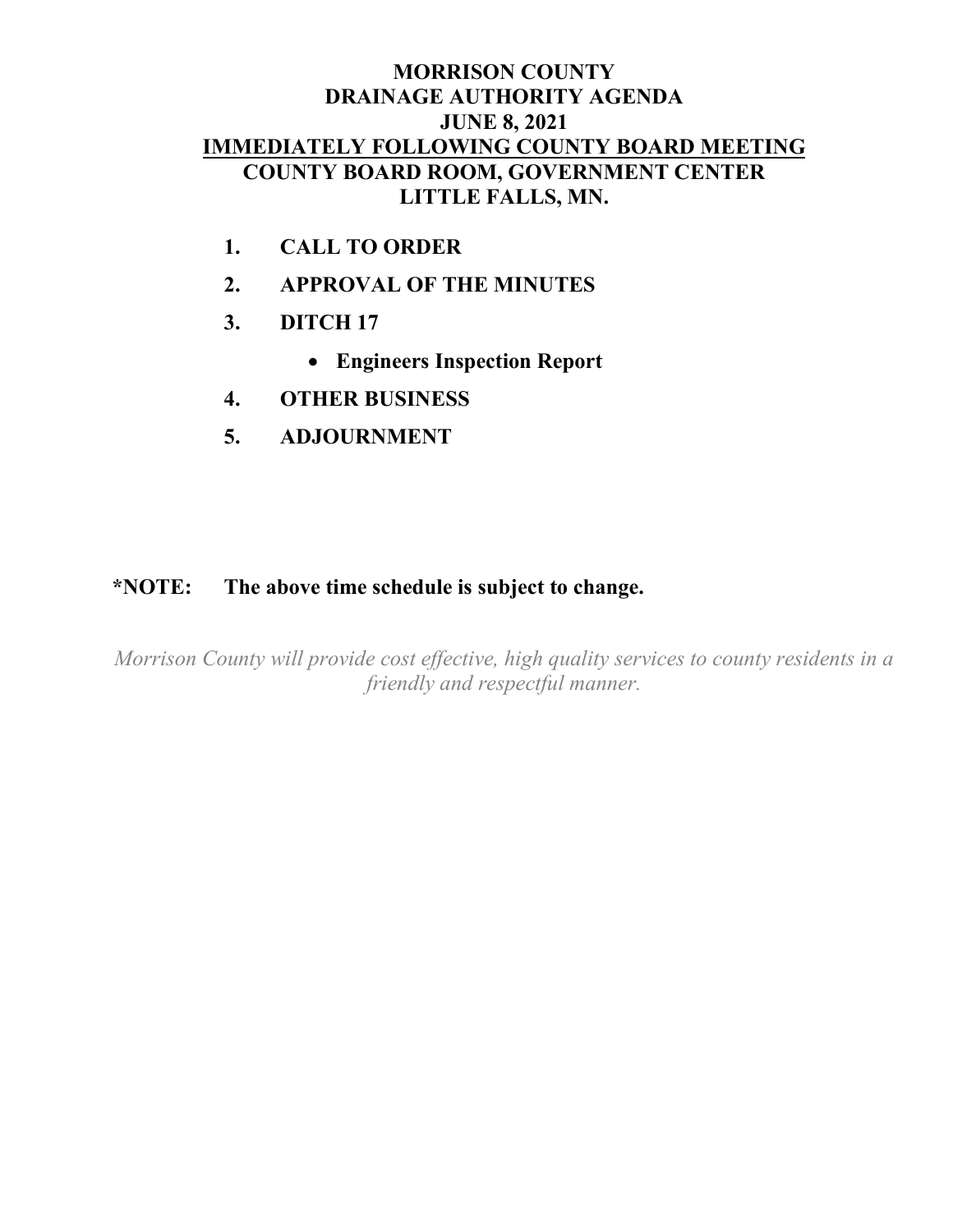Drainage Authority Board Official Minutes FEBRUARY 16, 2021 PAGE 1 of 1

The meeting was held at the County Board Room, in Little Falls, MN, and was called to order at 10:16 a.m. by Chairman Wilson.

**Members present:** Commissioners Randy Winscher, Jeff Jelinski, Mike Wilson, Greg Blaine, and Mike LeMieur.

**Staff present:** Deb Gruber, Steve Backowski, Chelsey Robinson, and Tabitha Maher.

**Others present:**

#### **APPROVE THE DRAINAGE AUTHORITY BOARD MINUTES**

A motion was made by Commissioner Jelinski, seconded by Commissioner Blaine and carried unanimously to approve the Drainage Authority Board Minutes for September 22, 2020.

#### **DITCH 16 & 11**

A motion was made by Commissioner LeMieur, seconded by Commissioner Winscher and carried unanimously to approve final payment for Ditch 16 in the amount of \$64,207.32; Ditch 11in the amount of \$26,398.99.

#### **ADJOURNMENT**

A motion was made by Commissioner Blaine, seconded by Commissioner Wilson and carried unanimously to adjourn the meeting at 10:30 am.

Mike Wilson, Chairman

Deb Gruber, Clerk to the County Board

\_\_\_\_\_\_\_\_\_\_\_\_\_\_\_\_\_\_\_\_\_\_\_\_\_\_\_\_\_\_\_\_\_\_\_\_\_\_

\_\_\_\_\_\_\_\_\_\_\_\_\_\_\_\_\_\_\_\_\_\_\_\_\_\_\_\_\_\_\_\_\_\_\_\_\_\_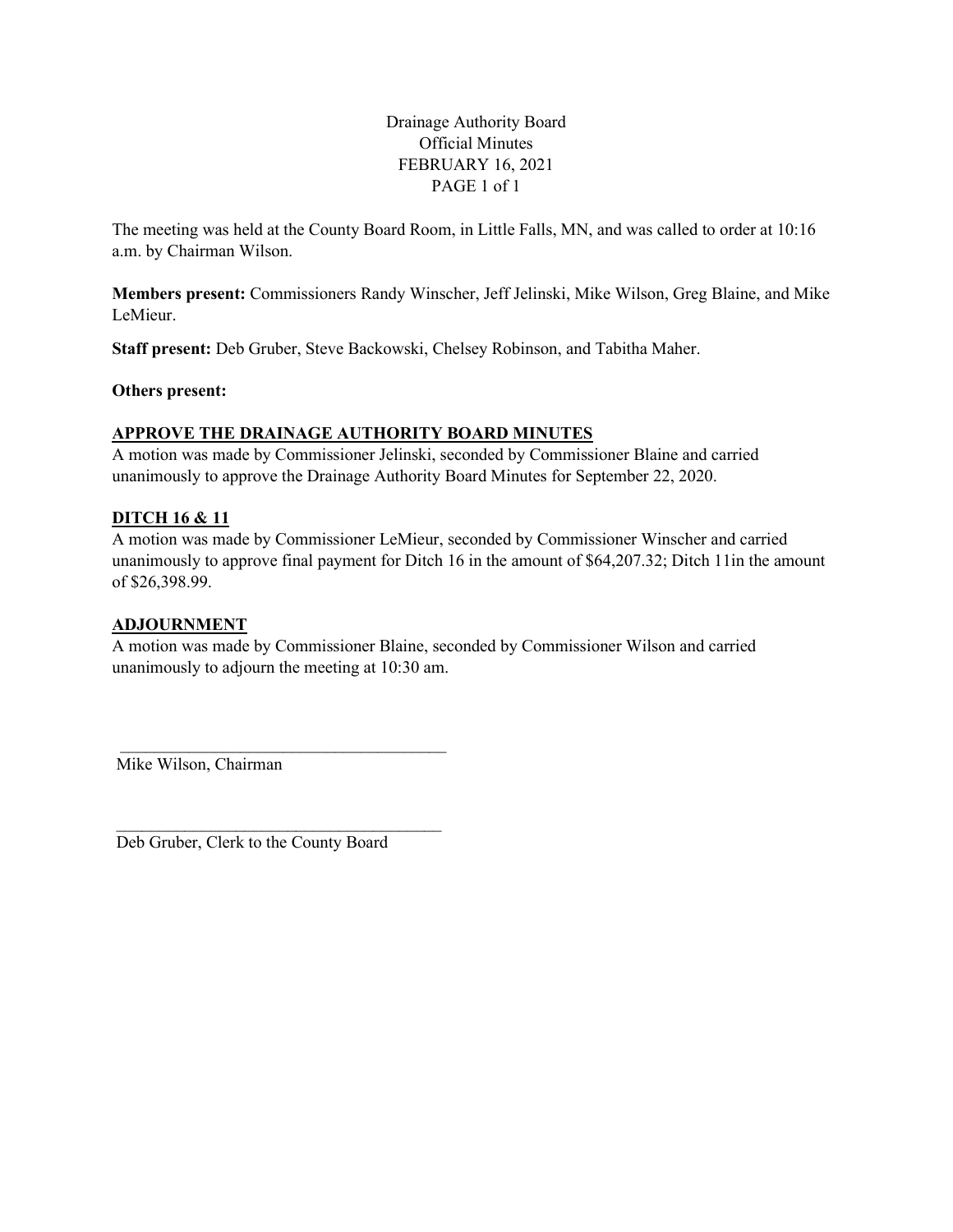# **MORRISON COUNTY PUBLIC DITCH NUMBER 17**

Engineers Inspection Report

Morrison County Ditch Authority

Prepared by

Steven C. Backowski

Morrison County Engineer

Steven C. Backowski P.E.

Morrison County Engineer

\_\_\_\_\_\_\_\_\_\_\_\_\_\_\_\_\_\_\_\_\_\_\_\_\_\_\_

License No. 18286